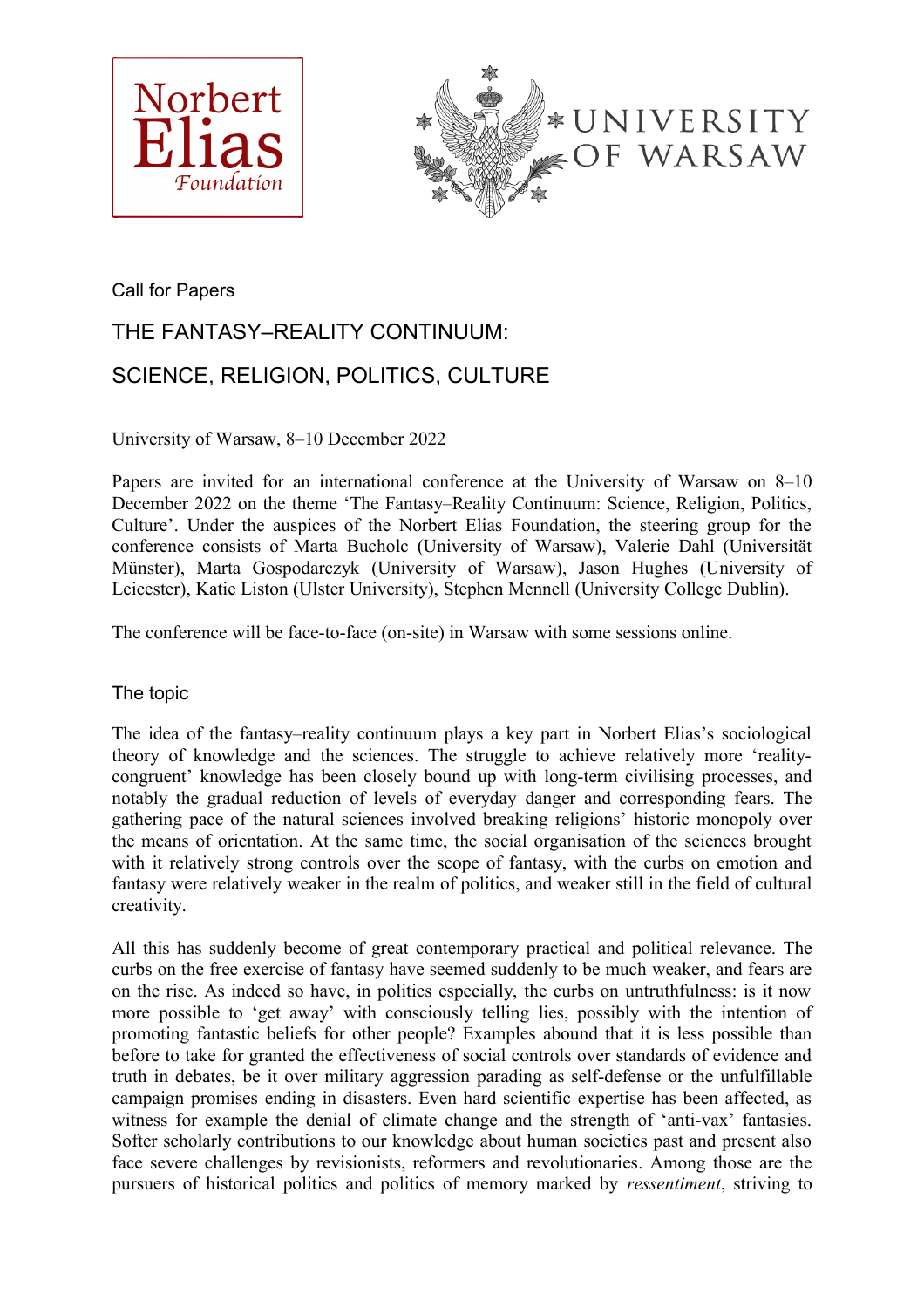reverse the arrow of time, and fundamentalists, seeking to establish new utopias in lieu of the old ones such as the human rights.

In all this, the new social media have apparently played a decisive part. At first seen as a possible step towards greater democratisation of knowledge production and dissemination, they also appear to have fostered in some quarters an extreme individualistic belief that 'anything goes'. The Janus nature of an apparently limitless human communication has seldom become so evident.

We hope this topic will stimulate the whole wide range of contributions from scholars of any theoretical and methodological orientation coming from social sciences and humanities, including sociology, economy, history, cultural studies, literary studies, gender studies migration studies, political science, international relations, theology, and law. It is our goal to bring social-scientific understanding of long-term history processes to bear on the shifts in the fantasy–reality continuum in today's world. It is anticipated that the conference will comprise five streams, including, apart from a general one, streams on science, religion, politics, and culture, for which the following list of indicative subjects is suggested as a starting point for the contributors' consideration.

#### *Science*

- Are science and the democratisation of knowledge incompatible?
- What does 'anything goes' mean in the production and reception of scientific knowledge? What are the limitation to the laissez-faire in the field of knowledge production?
- How are we to understand and explain current challenges to scientific expertise coming from politics, religion, and culture in general?
- What has Covid-19 taught us about the fantasy–reality continuum?
- What are the ethical constraints and restraints of the production of reality-congruent knowledge?
- Is there such a thing as a 'scientific fantasy'? What are the scientific fantasies of our times?

## *Religion*

- Can religion survive without fantasy? How much reality-congruence can religion bear?
- Can society survive without religious fantasy? What are the likely replacements  $-$  if any – for religion as a social glue?
- Was the secularisation thesis in sociology a scientific fantasy that is now coming to be debunked?
- Is the nineteenth-century conflict between religion and science still relevant in the twenty-first century?
- How are editions and interpretations of sacred religious texts affected by the political tensions, behavioural codes and sensibilities of a generation?
- How are we to understand the appeal of different kinds of religious extremism?
- Which religious organisations are still to some degree capable of maintaining a monopoly of the means of orientation? Under what conditions?
- To what extent can centralized religious organisations be analysed as court societies?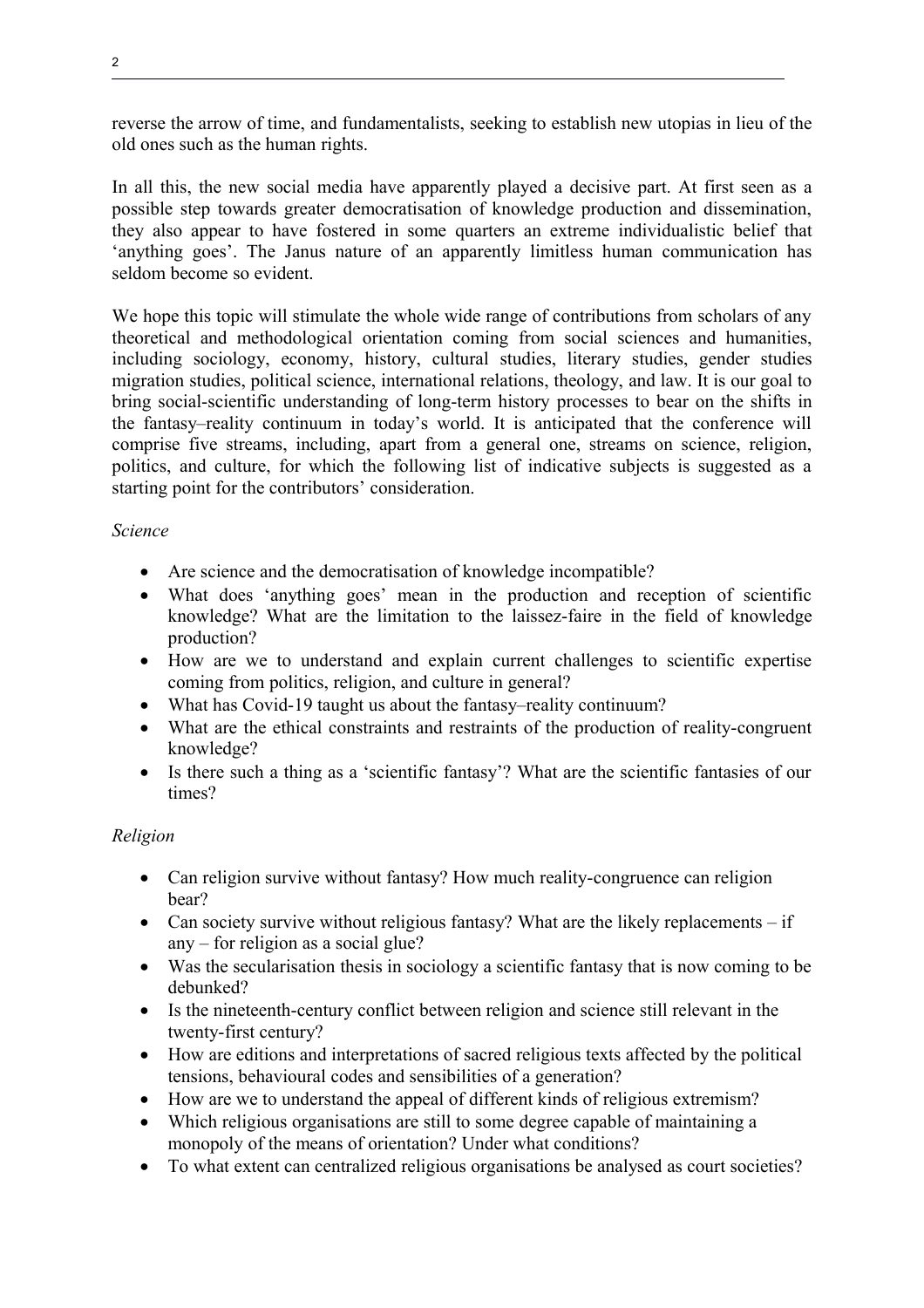Does Elias's *Die höfische Gesellschaft / The Court Society* help in understanding their functioning?

## *Politics*

- How far can we move towards reducing the fantasy content in political discourse? What are the main challenges of moving towards more reality-congruent approaches to politics?
- What role, if any, has fantasy played in the resurgence of wars, notably Russia's invasion of Ukraine in 2022? Which fantasies are particularly prone to fuel warlike imaginaries and attitudes?
- How far can we move towards reducing the fantasy content in established–outsiders relations in general, in intra- and interstate relations? Can there be exclusion and integration without collective fantasies?
- Does the upsurge in magical-mythical thinking in politics constitute what Freud terms 'a return of the repressed?'
- What role do the media/politicians or bureaucrats have in retaining public standards and distinctions between fantasy and reality?
- Why are conspiracy theories so alluring?
- What changing role do fantasy, wish-fulfilment and paranoia play in the political ideologies on the left and on the right in times of social tension and disorder?
- Are democracy and the rule of law political fantasies? What fantasies about democracy and the rule of law prevail in the political ideologies of our times?
- Can process sociology help illuminate the notion of 'post-truth'?

## *Culture*

- How can we analyse national culture and national identity in terms of reality-fantasy continuum?
- To what extend do the forms of cultural expression (including cultural practices, lifestyles, group and class identification and we-images) reflect the reality–fantasy tensions of our own time?
- Are fantasy and imagination the same thing?
- Elias's interests included the utopian and dystopian aspects of science fiction for their insights into the collective fantasies of the late nineteenth and early twentieth centuries. How does twenty-first-century science fiction appear in the light of figurational sociology?
- What is the contribution of biographical studies to understanding the role of fantasy in artistic creativity?
- What is the role of social media as a domain of individual and collective fantasising?
- Where are museums located on the fantasy–reality continuum? What is the function of contemporary museums of anxiety, guilt, and terror?
- What effect do climate change, public health crisis and economic crisis have on the fantasies of consumption and advertising: car ownership, air travel, tourism, etc.? How does it change everyday culture?